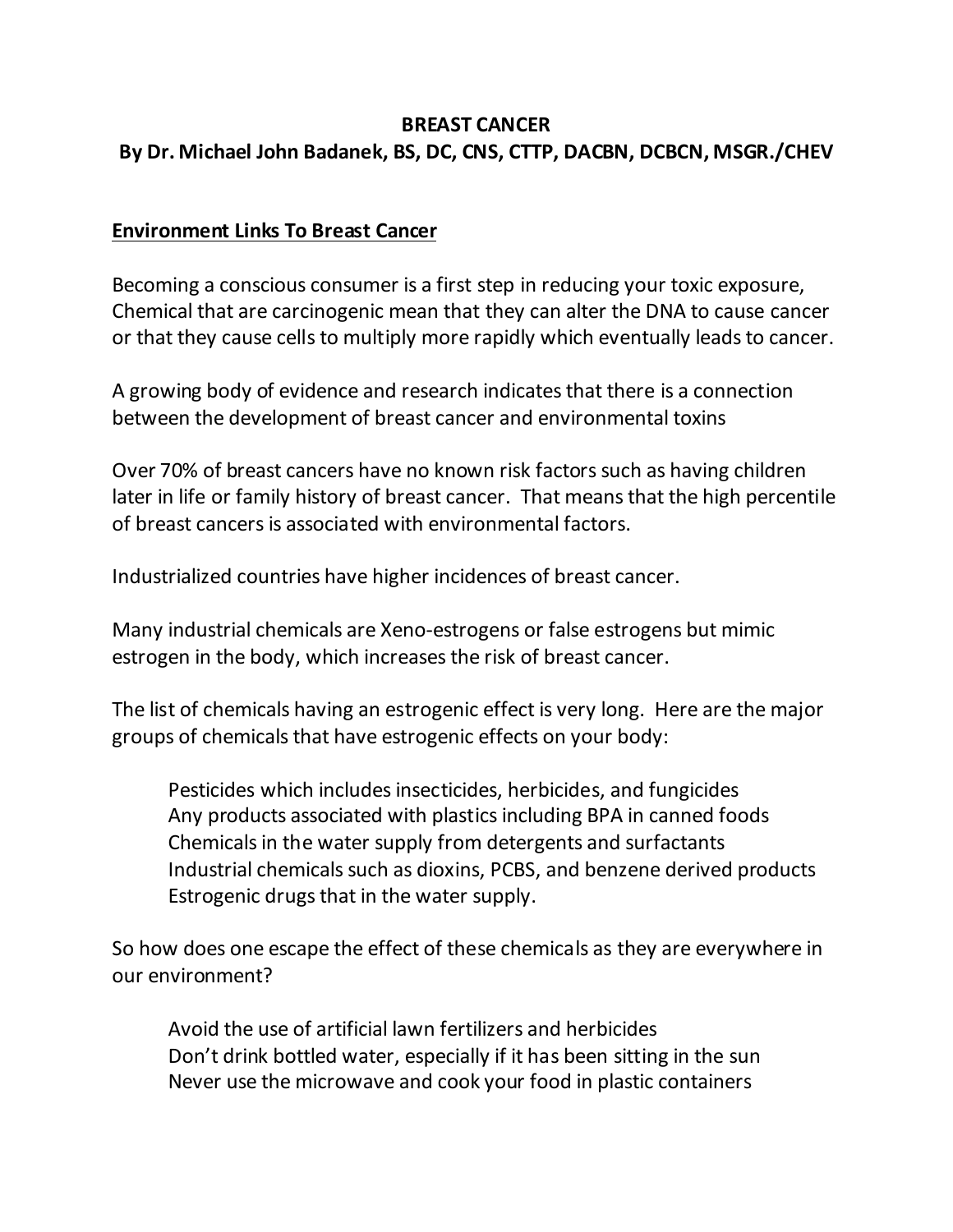Purchase a reliable water filtering system for your drinking and bathing water

Try to eat only organic food. If that is not possible, peel the fruit and vegetables that have been commercially produced.

# **Environmental Radiation – Cell Phones, Towers and Satellites**

You and I are electrical beings that function because of the bioelectrical signals from our brain, nerve system, and heart. Chronic environmental exposures to EMF's from cell phones, WI-FI, and satellite can have an impact on this delicate transmission system in our body. Radio Frequency radiation (RFR) has skyrocketed as a result of cell tower sites being placed in school grounds and neighborhoods.

If you want to know how many cell towers that are in your area simply visit antennasearch.com and put in your city, state, and sip code. Sometimes it takes a few minutes to process depending on how many towers there are, so be patient. You will discover the number of cell towers and antenna within a 4 mile radius of your home or business.

### **Environmental Toxins In Our Food Supply**

The Environmental Working Group has compiled a list of foods called the Dirty Dozen and the Clean Fifteen that reflect the worst conventional foods to eat as well as the least toxic foods. Since pesticides are very potent Xeno-estrogens, it is important to pay attention to the foods that have the highest pesticide residues.

- 98% of apples had detectable levels of pesticides 42 different pesticide residues were found on domestic blueberries
- 78 different pesticides were found on lettuce samples
- 64 different pesticides were found on grapes

A few of the cleanest foods are avocados, cabbage, onions, and sweet peas. If you are serious about becoming more conscious about your food choices and the toxins in your environment, please visit their website.

# **Household Toxins**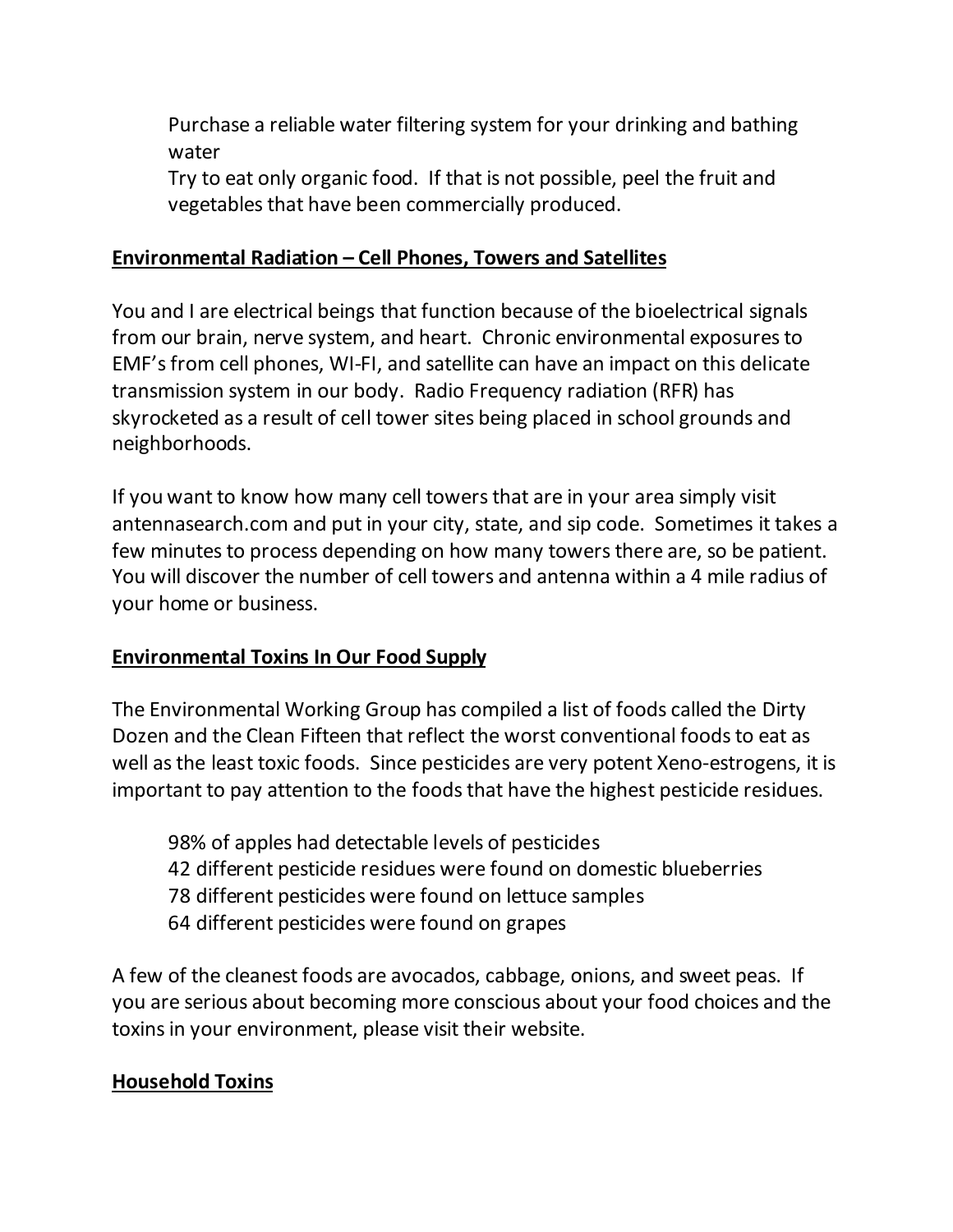There are many sources of indoor air pollution in most homes that can lead to respiratory diseases, heart disease, and cancers.

Heating products such as oil, gas, kerosene, coal or wood New building materials, furniture, carpet Commercial cleaning products Pesticide sprays Artificial candles, scented sprays and fragrances Dry Cleaning chemicals Mercury vapors from CFL light bulbs Nonstick cookware Aluminum cookware **Molds** 

### **Detox Your Home**

At first it may seem overwhelming but if you take it one step at a time, you can detox your home environment and make it a healthier and safer haven. The best place to start is with your cleaning products. There are many companies that offer safer and healthier alternatives for your cleaning supplies.

### **External Toxins**

There are over 10,000 chemicals used in personal care products and only 11 of these have been rejected as unsafe. The average person applies 15 or more products per day which exposes them to over 127 unique chemicals each day.

#### **Lotions and Potions**

You are what you eat…whether is enters your mouth or is delivered through your skin because of the vast supply of capillaries in the skin. Any substance that is applied to the skin inevitably ends up in the blood stream.

If that lotion contains silicone derived ingredients, petroleum by-products, chemical fragrances, and artificial dyes, then you are subjecting your body to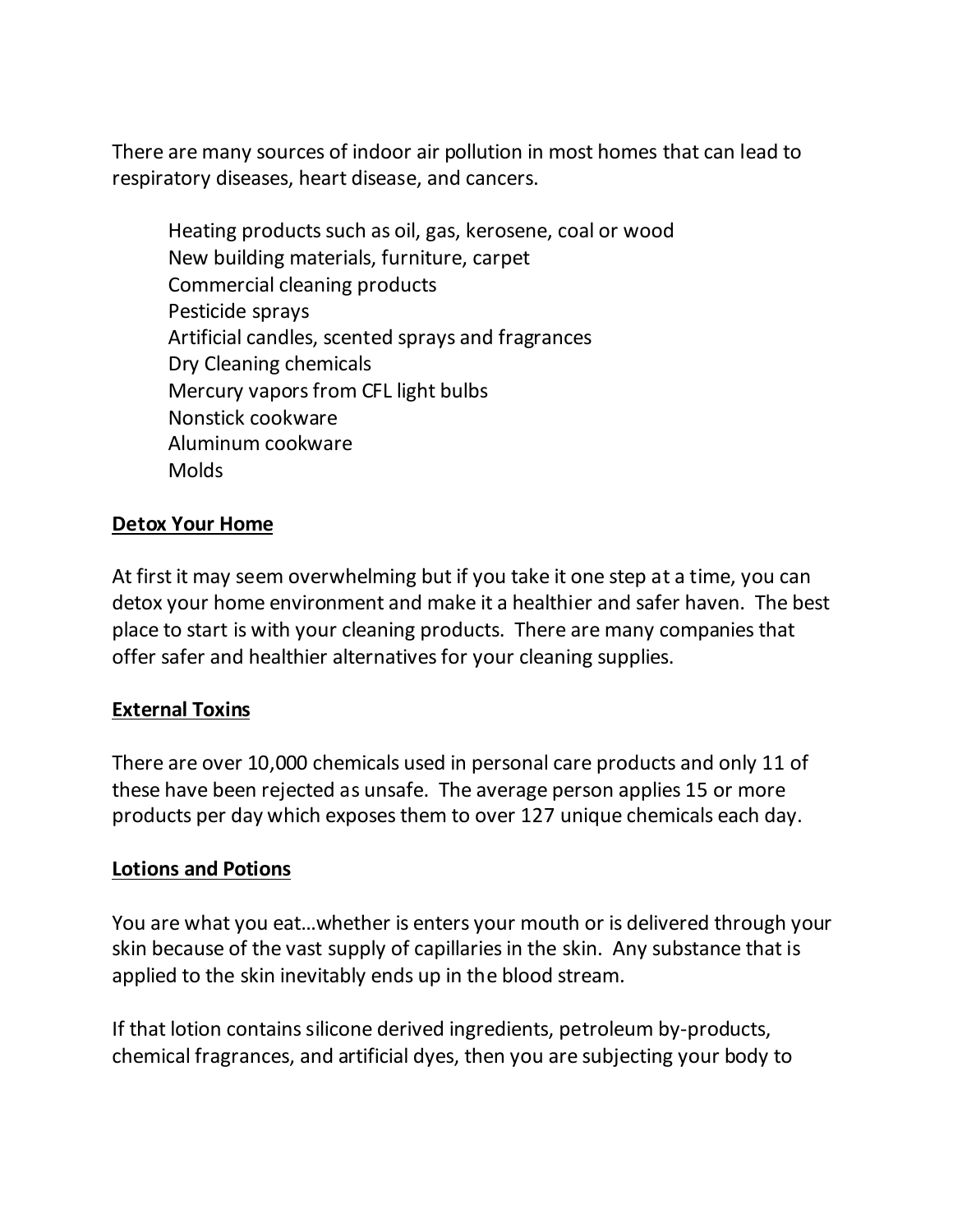gallons of toxins that can potentially accumulate in your liver, colon, and fatty cells.

The chemicals in lotions are toxic to the reproductive system, affect the hormone system, and are known or suspected carcinogens. Shaving creams would also fall into this category.

# **Anti-Perspirants and Deodorants**

Believe it or not, your body was designed to sweat. Sweating is a normal and natural function that rids your body of toxins. Applying anti-perspirants clogs the pores in the arm pit with aluminum. This area of the body is very dense with sweat glands and lymph nodes in order to drain the toxins away from the breast. Aluminum levels are significantly high in the breast tissue of women who have breast cancer.

# **Cosmetics**

This would include everything from makeup to add color to your face and lips to polishes you use on your nail beds. More than 500 products that are sold in the U.S. contain ingredients that are banned in the European Union, Canada, and Japan. Sixty percent of lipsticks contain residues of lead.

### **Feminine Protection**

The average woman who lives in North America uses over 1,000 tampons or pads during her menstrual life. These feminine products contain dioxins (a byproduct of bleach) and phthalates (to make tampons glide more easily) which are carcinogenic

### **Hair Dyes**

Here are a few compelling reasons to stop dyeing your hair with artificial dyes:

Hair dyes contain chemicals that are endocrine disrupters The ingredients in hair dyes are potentially carcinogenic and pose a significant health risk to those that use them and apply them.